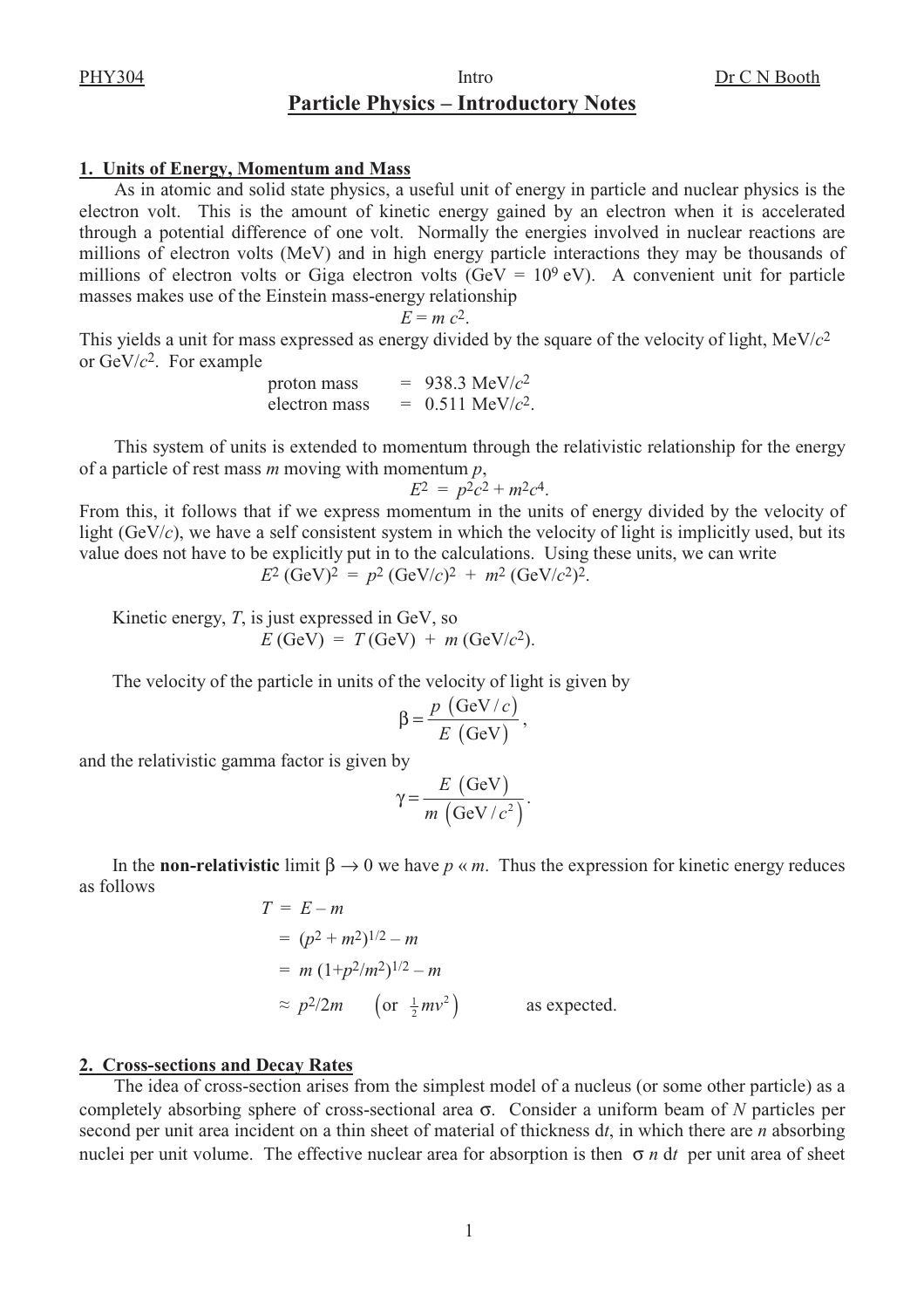(assuming that  $\sigma$  *n* dt  $\alpha$  1 so that no nuclei are hidden one behind another). The rate at which particles are removed from the beam is then just

$$
-dN = N \sigma n dt \quad (s^{-1})
$$

so the intensity of a beam passing through a thick sheet will decrease exponentially with distance *t* into the target

$$
N(t) = N_0 \exp(-\sigma n t).
$$

This simple model in which the probability of absorption, or some other interaction, is unity within a certain radius of the centre of a nucleus and zero elsewhere does not correspond with physical reality, but nevertheless the cross-section  $\sigma$  is a very useful way of expressing the overall probability per nucleus (or other target particle) that a given interaction will occur.

The unit of cross-section used in nuclear and particle interactions is the barn, b, equal to  $10^{-28}$  m<sup>2</sup>. In interactions between high energy particles, smaller units such as the millibarn  $(10^{-3} b)$  or even picobarn (pb =10<sup>-12</sup> b) are often used.

In most cases there are several possible reactions between the incident and target particles, and the cross-section for each will be different. These individual cross-sections are known as partial crosssections, and their overall sum is the total cross-section.

After a reaction or scattering has occurred the outgoing particles often have an anisotropic distribution, with different energies at different directions. Then the number of particles scattered per second into solid angle  $d\Omega$  at  $(\theta,\phi)$  with respect to the incoming beam is written

$$
N_0 \sigma n \, t \, f(\theta, \phi) \, d\Omega
$$

where  $\int f(\theta, \phi) d\Omega = 1$  and  $f(\theta, \phi)$  is the <u>angular distribution</u> for the process. The product  $\sigma f(\theta, \phi)$  is usually written as a single function  $\frac{d\sigma(\theta,\phi)}{d\Omega}$ d  $\sigma(\theta,\phi$  $\Omega$ – the <u>differential cross-section</u>. The partial crosssection for the process can be obtained by integrating the differential cross-section over all solid angles.

$$
\sigma = \int_0^{2\pi} \int_0^{\pi} \frac{d\sigma}{d\Omega} \sin(\theta) d\theta d\phi.
$$

Very often there is no dependence on  $\phi$  and the integral reduces to

$$
\sigma = 2\pi \int_0^{\pi} \frac{d\sigma}{d\Omega} \sin(\theta) d\theta.
$$

Consider the interaction

$$
a + A \rightarrow B + b
$$

where a beam of particles of type *a* strikes a target of type *A*.

Per unit target particle (*A*), the transition rate, or interaction rate, is just  $\sigma \Phi$ , where  $\Phi$  is the flux of incident particles (*a*). Thus a useful definition of the cross-section for the interaction is the transition rate **W** per unit incident flux per target particle. In quantum mechanics, the value of **W** is given by the product of the square of the <u>matrix element</u>  $M_{fi}$  between initial (i) and final (f) states and a density of final states or phase space factor  $D_f$ . The matrix element contains all the dynamical features of the interaction such as its strength, energy dependence and angular distribution.

$$
\mathbf{W} = \frac{2\pi}{\hbar} \left| M_{\rm fi} \right|^2 D_{\rm f}
$$

This formula is often known as Fermi's Golden Rule, and is applicable to nuclear reactions, decay processes, atomic transitions, scattering processes, etc.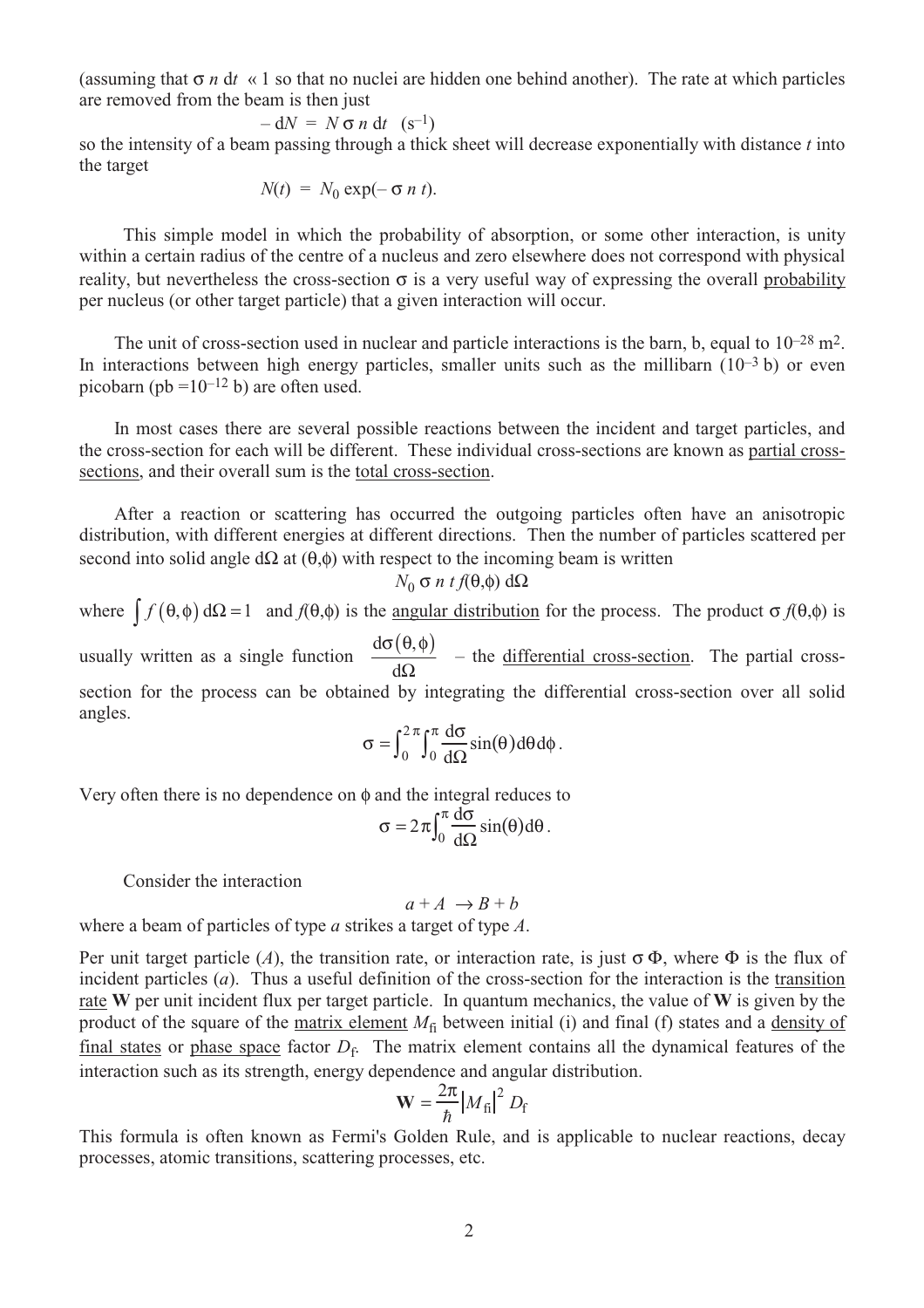## **3. Kinematics of Nuclear and Elementary Particle Reactions**

When we discuss a reaction, we normally assume that in the initial state the incoming particle and target are well separated and so non-interacting, and that this is also true of the produced particles in the final state. Thus there are no forces between them and no potential energy term in the expression for the total energy,

$$
E = T + m
$$
 or  $E^2 = p^2 + m^2$ .

(Here again, the momenta and masses are expressed in units of energy/ $c$  and energy/ $c^2$  respectively.)

It is very often useful to consider processes in different **frames of reference**, having relative motion between them. Note that these are just different ways of describing a given process. If a reaction occurs or is allowed in one frame, then it occurs or is allowed in any other. Note also that frames of reference are not specifically a feature of special relativity. Individual kinematic properties of particles (such as velocity, energy or momentum) will obviously be different in different frames. Although a calculation can be carried out in any frame, some frames are particularly simple. For a single particle, the **rest frame** is often useful. Here there is no motion so  $E = m$  and  $p = 0$ . For a system of particles, the **centre-of-mass** (or **C of M**) frame may be appropriate. This is the frame moving with the velocity of the centre of mass of the system. Although individual particles (in general) have non-zero momentum in this frame, the vector sum of momenta must be zero,  $\Sigma_i p_i = 0$ . (This frame is therefore also sometimes known as the "zero momentum frame".) At the end of a calculation, kinematic properties normally have to be returned in the laboratory frame, in which the problem was originally posed.

For processes involving elementary particles, it is usually not reasonable to use non-relativistic approximations. As a general example of calculations involving kinematic quantities, consider the motion of any group of (non-interacting) particles with individual energies  $E_i$  and momenta  $p_i$ . This motion can be divided into two components:

i) the absolute motion of the centre of mass of the group, and

ii) the relative motion of each particle with respect to that centre of mass.

The total energy and momentum are just

$$
E = \sum_{i} E_{i}
$$
  
 
$$
p = \sum_{i} p_{i}.
$$

The *effective* rest mass of the group *W* is defined by

$$
W^2 = \left(\sum_i E_i\right)^2 - \left|\sum_i \underline{P}_i\right|^2.
$$

The absolute velocity of the centre of mass of the group in the laboratory is

$$
\beta_{\rm cm} = \frac{|p|}{E}
$$
, and  $\gamma_{\rm cm} = \frac{E}{W} = (1 - \beta_{\rm cm}^2)^{-1/2}$ .

*W*, just like the rest mass of a single particle, is independent of the relative motion of the observer. For example, if the observer is moving with a velocity β along the *z* axis (in the laboratory), then, employing Lorentz transformations, the observed total energy and momentum of the particles will be

$$
E' = \gamma E - \gamma \beta p_z
$$
  
\n
$$
p'_z = \gamma p_z - \gamma \beta E
$$
  
\n
$$
p'_y = p_y
$$
  
\n
$$
p'_x = p_x
$$
  
\nTherefore  
\n
$$
p'_x = p_x
$$
  
\nTherefore  
\n
$$
p'_y = p_x
$$
  
\n
$$
= E^2 - |\underline{p}|^2
$$
  
\n
$$
= W^2
$$

i.e. *W* is invariant – the same in all frames.